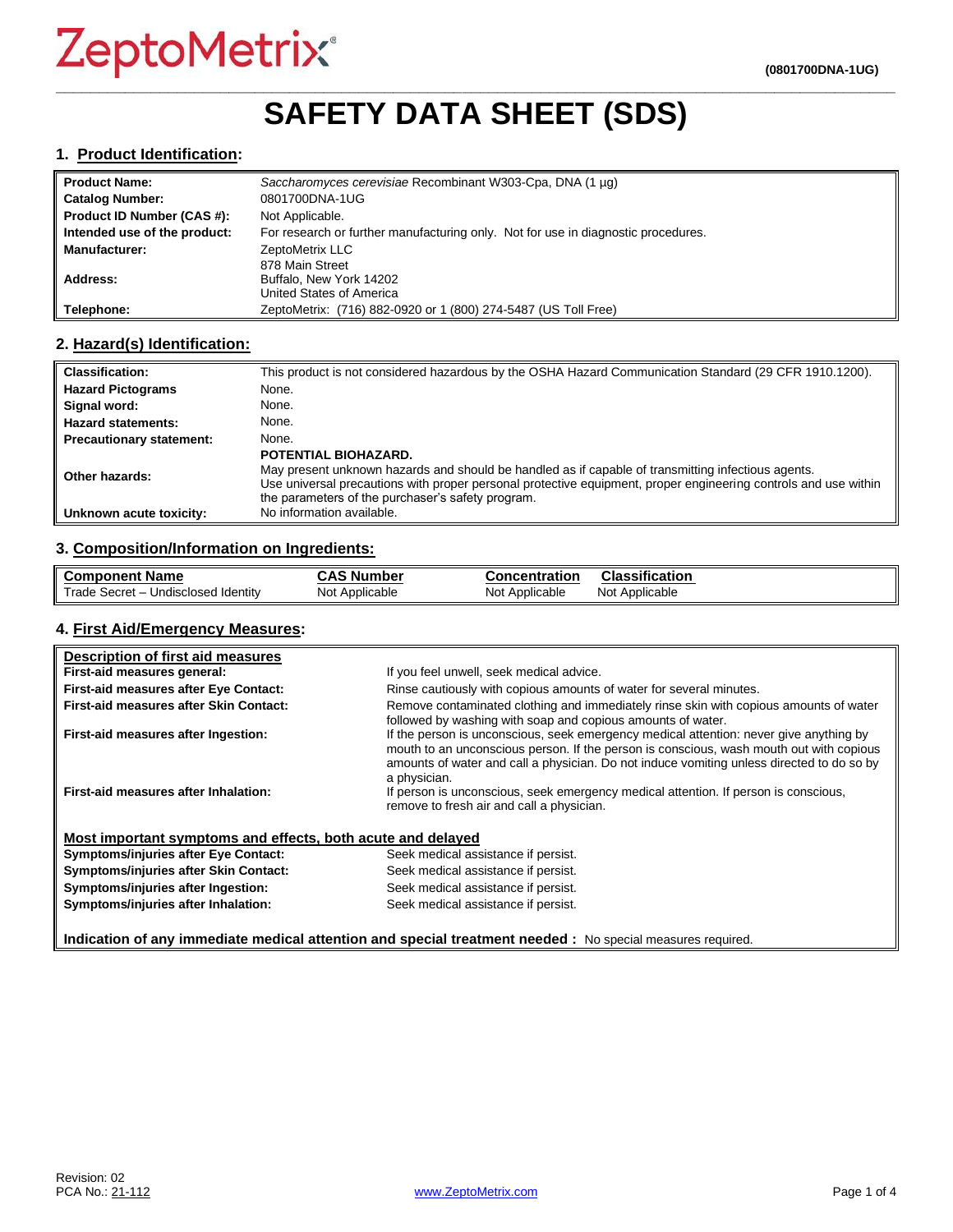## **5. Fire and Explosion Measures:**

| <b>Extinguishing Media</b><br>Suitable extinguishing media:<br>Unsuitable extinguishing media: | Use an extinguishing agent suitable for the surrounding area.<br>Use an extinguishing agent suitable for the surrounding area.             |
|------------------------------------------------------------------------------------------------|--------------------------------------------------------------------------------------------------------------------------------------------|
| Special hazards arising from the substance or mixture                                          |                                                                                                                                            |
| Fire hazard:                                                                                   | No known hazards.                                                                                                                          |
| <b>Explosion hazard:</b>                                                                       | No known hazards.                                                                                                                          |
| <b>Reactivity:</b>                                                                             | No known hazards.                                                                                                                          |
| <b>Advice for firefighters</b>                                                                 |                                                                                                                                            |
| <b>Firefighting instructions:</b>                                                              | Exercise caution when fighting a fire.                                                                                                     |
| Protection during firefighting:                                                                | Firefighters should wear protective gear. Do not enter fire area without proper protective<br>equipment, including respiratory protection. |

**\_\_\_\_\_\_\_\_\_\_\_\_\_\_\_\_\_\_\_\_\_\_\_\_\_\_\_\_\_\_\_\_\_\_\_\_\_\_\_\_\_\_\_\_\_\_\_\_\_\_\_\_\_\_\_\_\_\_\_\_\_\_\_\_\_\_\_\_\_\_\_\_\_\_\_\_\_\_\_\_\_\_\_\_\_\_\_\_\_\_\_\_\_\_\_\_\_**

# **6. Accidental Release Measures:**

| Personal precautions, protective equipment and emergency procedures |                                                                                  |  |
|---------------------------------------------------------------------|----------------------------------------------------------------------------------|--|
| <b>General measures:</b>                                            | Use appropriate personal protective equipment (PPE) and appropriate laboratory   |  |
|                                                                     | procedures.                                                                      |  |
|                                                                     |                                                                                  |  |
| For non-emergency personnel                                         |                                                                                  |  |
| <b>Protective equipment:</b>                                        | Use appropriate personal protective equipment (PPE).                             |  |
| <b>Emergency procedures:</b>                                        | Use appropriate emergency laboratory procedures.                                 |  |
|                                                                     |                                                                                  |  |
| For emergency responders                                            |                                                                                  |  |
| <b>Protective equipment:</b>                                        | Use appropriate personal protective equipment (PPE).                             |  |
| <b>Emergency procedures:</b>                                        | Use appropriate emergency procedures.                                            |  |
|                                                                     |                                                                                  |  |
| Methods and material for containment and cleaning up                |                                                                                  |  |
| For containment:                                                    | Contain material in accordance to State and Federal regulations.                 |  |
| Methods for cleaning up:                                            | Follow and dispose of material in accordance to State and Federal waste disposal |  |
|                                                                     | regulations.                                                                     |  |

### **7. Handling and Storage:**

| Precautions for safe handling: | Handle in accordance with proper safety procedures.                          |
|--------------------------------|------------------------------------------------------------------------------|
| <b>Storage conditions:</b>     | Keep container closed when not in use. Do not store in a frost-free freezer. |
| Incompatible products:         | No Data Available.                                                           |
| Incompatible materials:        | No Data Available.                                                           |
| Storage:                       | Recommended storage temperature -20°C or below.                              |

### **8. Exposure Controls and Personal Protection:**

| Appropriate engineering controls:<br><b>Personal Protective Equipment:</b> | Use universal precautions. Product may present unknown biohazard.                        |
|----------------------------------------------------------------------------|------------------------------------------------------------------------------------------|
|                                                                            | Use laboratory coat, protective gloves, safety glasses and suitable protective clothing. |
| Pictograms:                                                                |                                                                                          |
| <b>Eye/Face protection:</b>                                                | Wear in accordance with good laboratory practices and safety procedures.                 |
| Skin and body protection:                                                  | Wear in accordance with good laboratory practices and safety procedures.                 |
| <b>Respiratory protection:</b>                                             | Wear in accordance with good laboratory practices and safety procedures.                 |
| Hand protection:                                                           | Wear in accordance with good laboratory practices and safety procedures.                 |
| <b>Mechanical protection:</b>                                              | Wear in accordance with good laboratory practices and safety procedures.                 |
| Special work practices:                                                    | Follow purchaser's safety program.                                                       |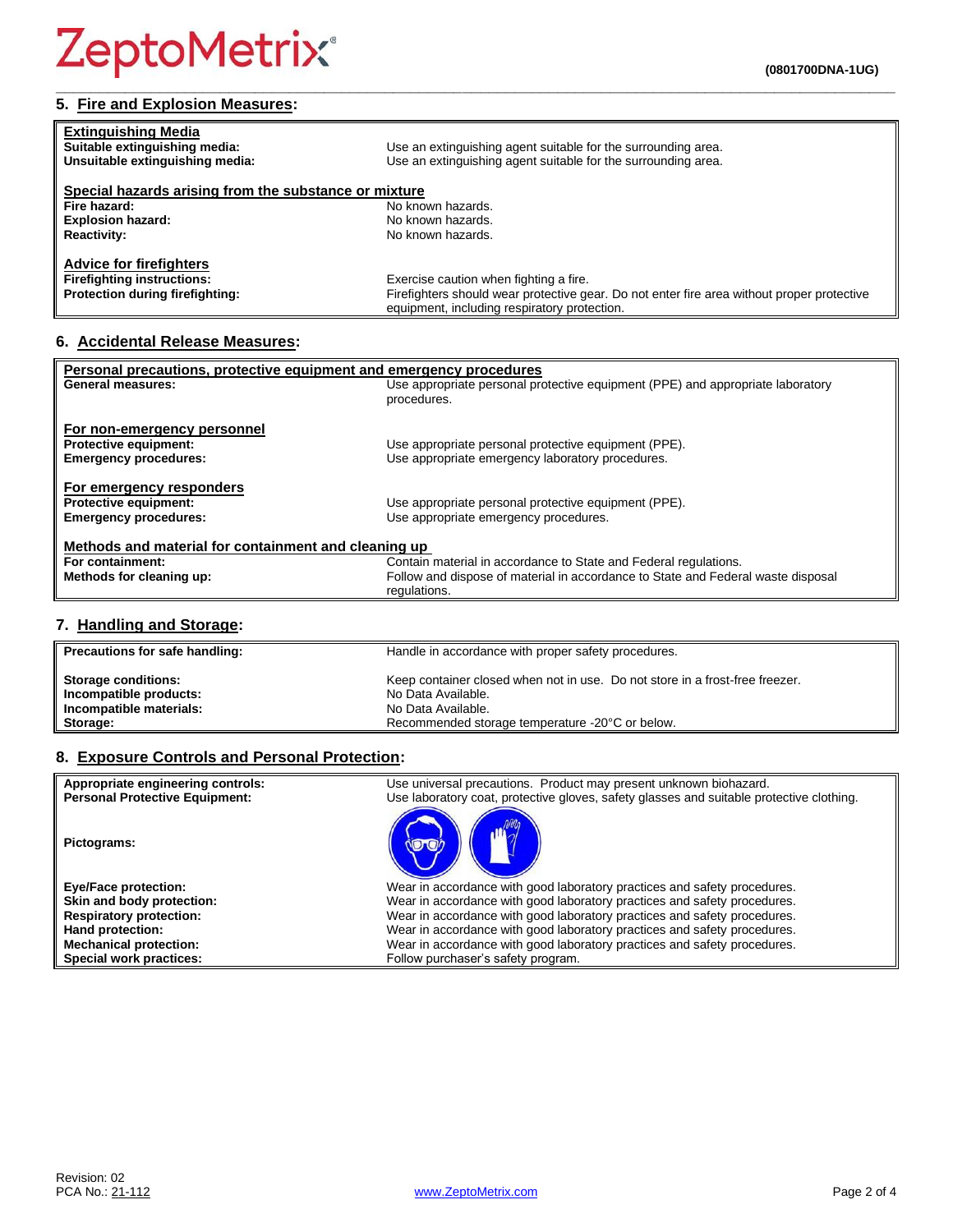## **9. Physical and Chemical Properties:**

| <b>Physical State:</b>                        | Liquid at room temperature.                                 |
|-----------------------------------------------|-------------------------------------------------------------|
| Appearance/color:                             | When thawed, clear to slightly cloudy liquid.               |
| Odor:                                         | No Data Available.                                          |
| Odor threshold:                               | No Data Available.                                          |
| pH:                                           | No Data Available.                                          |
| Melting point/freezing point:                 | No Data Available.                                          |
| <b>Boiling point:</b>                         | No Data Available.                                          |
| Flash point:                                  | No Data Available.                                          |
| <b>Evaporation rate:</b>                      | No Data Available.                                          |
| Flammability:                                 | No Data Available.                                          |
| Upper/lower flammability or explosive limits: | No Data Available.                                          |
| Vapor pressure:                               | No Data Available.                                          |
| Vapor density:                                | No Data Available.                                          |
| <b>Relative density:</b>                      | No Data Available.                                          |
| Solubility(ies):                              | No Data Available.                                          |
| <b>Partition coefficient:</b>                 | No Data Available.                                          |
| <b>Auto-ignition temperature:</b>             | No Data Available.                                          |
| Decomposition temperature:                    | No Data Available.                                          |
| Viscosity:                                    | No Data Available.                                          |
| <b>Other information:</b>                     | Nucleic acids or DNA/RNA may settle. Mix gently before use. |

**\_\_\_\_\_\_\_\_\_\_\_\_\_\_\_\_\_\_\_\_\_\_\_\_\_\_\_\_\_\_\_\_\_\_\_\_\_\_\_\_\_\_\_\_\_\_\_\_\_\_\_\_\_\_\_\_\_\_\_\_\_\_\_\_\_\_\_\_\_\_\_\_\_\_\_\_\_\_\_\_\_\_\_\_\_\_\_\_\_\_\_\_\_\_\_\_\_**

### **10. Stability and Reactivity:**

| <b>Reactivity:</b>                  | No Data Available.                                                                  |
|-------------------------------------|-------------------------------------------------------------------------------------|
| <b>Chemical stability:</b>          | The product is stable.                                                              |
| Possibility of hazardous reactions: | Under normal conditions of storage and use, hazardous reactions will not occur.     |
| <b>Conditions to avoid:</b>         | No Data Available.                                                                  |
| Incompatible materials:             | No Data Available.                                                                  |
| Hazardous decomposition products:   | Under normal conditions of storage and use, hazardous decomposition products should |
|                                     | not be produced.                                                                    |

#### **11. Toxicological Information:**

| <b>Skin corrosion/irritation:</b>                   | No Data Available. |
|-----------------------------------------------------|--------------------|
| Eye damage/irritation:                              | No Data Available. |
| <b>Respiratory damage/irritation:</b>               | No Data Available. |
| Ingestion damage/irritation:                        | No Data Available. |
| Specific target organ toxicity (single exposure):   | No Data Available. |
| Specific target organ toxicity (repeated exposure): | No Data Available. |
| Numerical measure of toxicity:                      | No Data Available. |
| Symptoms/injuries after skin contact:               | No Data Available. |
| Symptoms/injuries after eye contact:                | No Data Available. |
| Symptoms/injuries after inhalation:                 | No Data Available. |
| Symptoms/injuries after ingestion:                  | No Data Available. |

#### **12. Ecological Information:**

| Ecotoxicity:                   | No Data Available. |
|--------------------------------|--------------------|
| Persistence and degradability: | No Data Available. |
| Bioaccumulative potential:     | No Data Available. |
| Mobility in soil:              | No Data Available. |
| Other adverse effects:         | No Data Available. |

### **13. Disposal Information:**

| Waste disposal recommendations: | Dispose of material in accordance to local. State and Federal waste disposal regulations. |
|---------------------------------|-------------------------------------------------------------------------------------------|

### **14. Transport Information:**

| UN number                                                            | Not Regulated.  |
|----------------------------------------------------------------------|-----------------|
| UN proper shipping name                                              | Not Regulated.  |
| <b>Hazard Class</b>                                                  | Not Applicable. |
| <b>Packing group</b>                                                 | Not Applicable. |
| <b>Environmental hazards</b>                                         | Not Applicable. |
| <b>Transport in bulk</b><br>(According to MARPOL 73/78 and IBC Code) | Not Applicable. |
| <b>Special precautions</b>                                           | None.           |